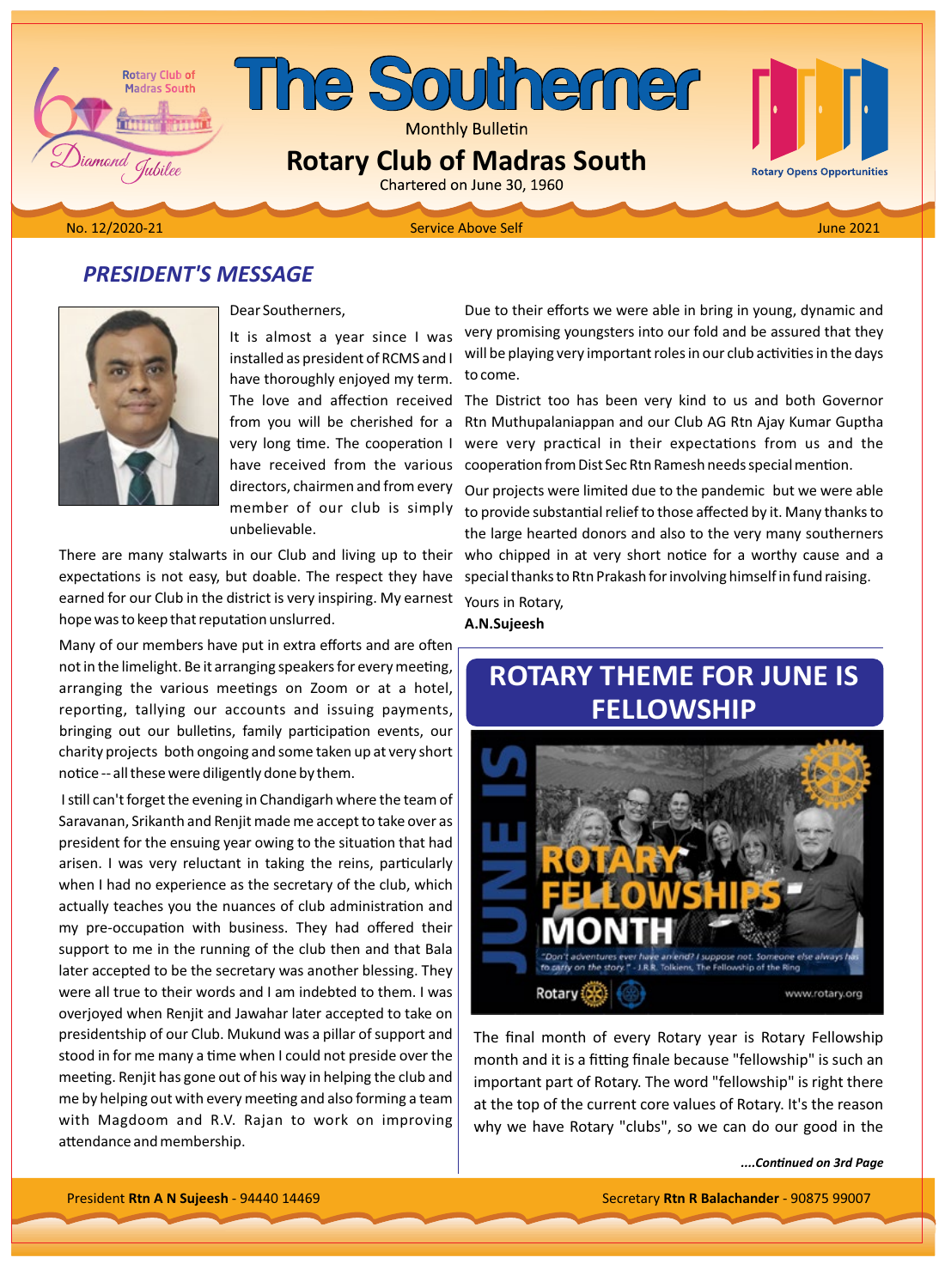## **UPDATE – CARING FOR LITTLE HEARTS PROJECT**

It was a joy to connect with a few parents of the beneficiaries whose surgeries were held three years ago in February 2018. On hearing from a stranger all were puzzled initially but later when I used those buzz words "Soorya Hospital" and "Rotary" all of them could immediately connect to the surgeries that their kids underwent and were happy to let me know that their kids were doing very well. Deepasri's father, Harikrishnan from Cuddalore, said that the child is very naughty and Deepasri herself spoke to me saying that she could not join the school because of "LOCKDOWN". Really satisfied to see the children doing well because of this project and I thank Dr. Prashant Shah of Soorya Hospital, Ford and other sponsors, Members of RC Pasadena and many Southerners for their unstinted support.



*(Photos show Deepasri at 6 months during sugery in 2018 and (now at 4 years)* 

#### **Rtn K Saravanan**

*(Both Rtn K Saravanan and Rtn R Srikanth, who have been spearheading this project since inception, have shown commitment and dedication in following up on the beneficiaries over the years. The Southerner has been reporting regularly On the status of the project for the benefit of its readers – Editor)* 



*Sulochana from Thiruvannamalai – 12 years during surgery and now (15 years) Agaravan from Thiruvarur – 13 years during surgery* 

and now (16 years)



## **VIRTUAL TAMBOLA –SEASON 2**

Tombola is a popular version of Bingo and Housie which is played widely across India and worldwide. The caller reads out the numbers that are randomly drawn to the audience. The players cross the number off their ticket if they have it, after each number is called out. It is an entertaining and a lottery type of a game.

After a successful virtual event last year, our tombola fellowship was held virtually again this year on 23rd May. We had great interaction on Zoom and the numbers were called on WhatsApp. The fellowship was full of mirth and it was heartening to see all the members enjoying the fellowship after a long time . Thanks to technology we are able to have our fellowship events on Zoom and play such games.

The lucky winners walked away with a bounty of cash prizes! **Nichani Jawahar Rtn**

**We meet every Tuesday at 6.30 pm on Zoom**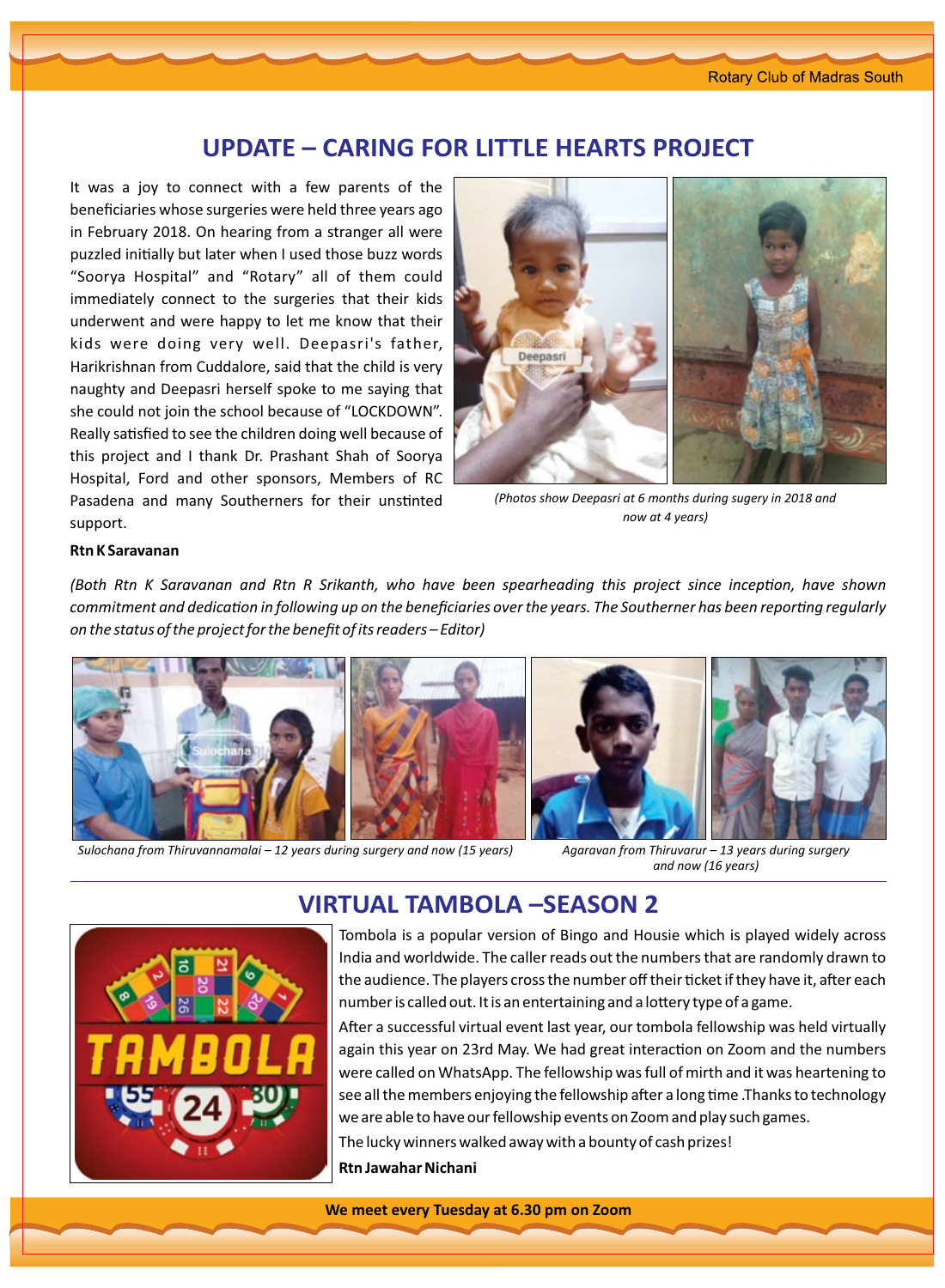# CovAid

## ABG ANALYSIS MACHINE DONATED TO **KMC HOSPITAL**

As part of our efforts to provide Covid relief, we donated an Arterial Blood Gas (ABG) Analysis machine to Government Kilpauk Medical College & Hospital. The machine will help to analyse the oxygen level in blood and is a useful equipment at this time of the pandemic. It would save a number of lives in the intensive and emergency care units in the hospital. We are also supporting the Covid care centre at St. Thomas Hospital, Chennai and have donated a high end ventilator, bed-side patient monitors and patient beds (seen in the picture here).







## **N95 MASKS, PPE KITS DONATED**

Our Club has embarked on a major project to offer Covid relief support to hospitals in Chennai treating Covid infected patients. As part of the project, N95 masks and PPE kits



were donated last month to several hospitals including Govt Children Hospital, Egmore, Kilpauk Medical College Hospital, and others. In addition, we donated 3 boxes of N95 masks to 5 PHCs in the Thirupporur area where our Community Learning Centre is located at Kattur village. Thanks to Rtn R Srikanth for sponsoring these through his company FORD India.

....Continued from cover page

world alongside fellow Rotarians and not just by ourselves. For many Rotarians, the highlights of their Rotary experiences usually revolve around doing projects with others. It is probably the reason why so many Rotary Fellowships have developed where Rotarians from around the world can join together doing activities they enjoy. We often hear Rotarians say that they joined Rotary to "make a difference", but they stay in Rotary "because of the fellowship".

Rotary Fellowships provide a chance to make lasting friendships with people outside your club. Members of these groups share an interest, wish to further their vocational development, or want to make new friends, explore opportunities for service, and enhance their experience in Rotary.

Fellowships serve as an incentive for attracting new members to Rotary and retaining our existing members.

Over the years our club has established a strong culture of fellowship with regular family participation events which are not only great fun but also bring together fellow Southerners often leading to a life-long bond of friendship. The annual outstation excursion is an occasion looked forward to by Southerners and involves meticulous planning and execution, mostly spearheaded by incoming president Rtn Renjit Joseph.

"Fellowship is wonderful; it illuminates life's pathway, spreads good cheer, and is worth high price."

-Rotary Founder Paul Harris (Source : RI Website)

www.rotarymadrassouth.com